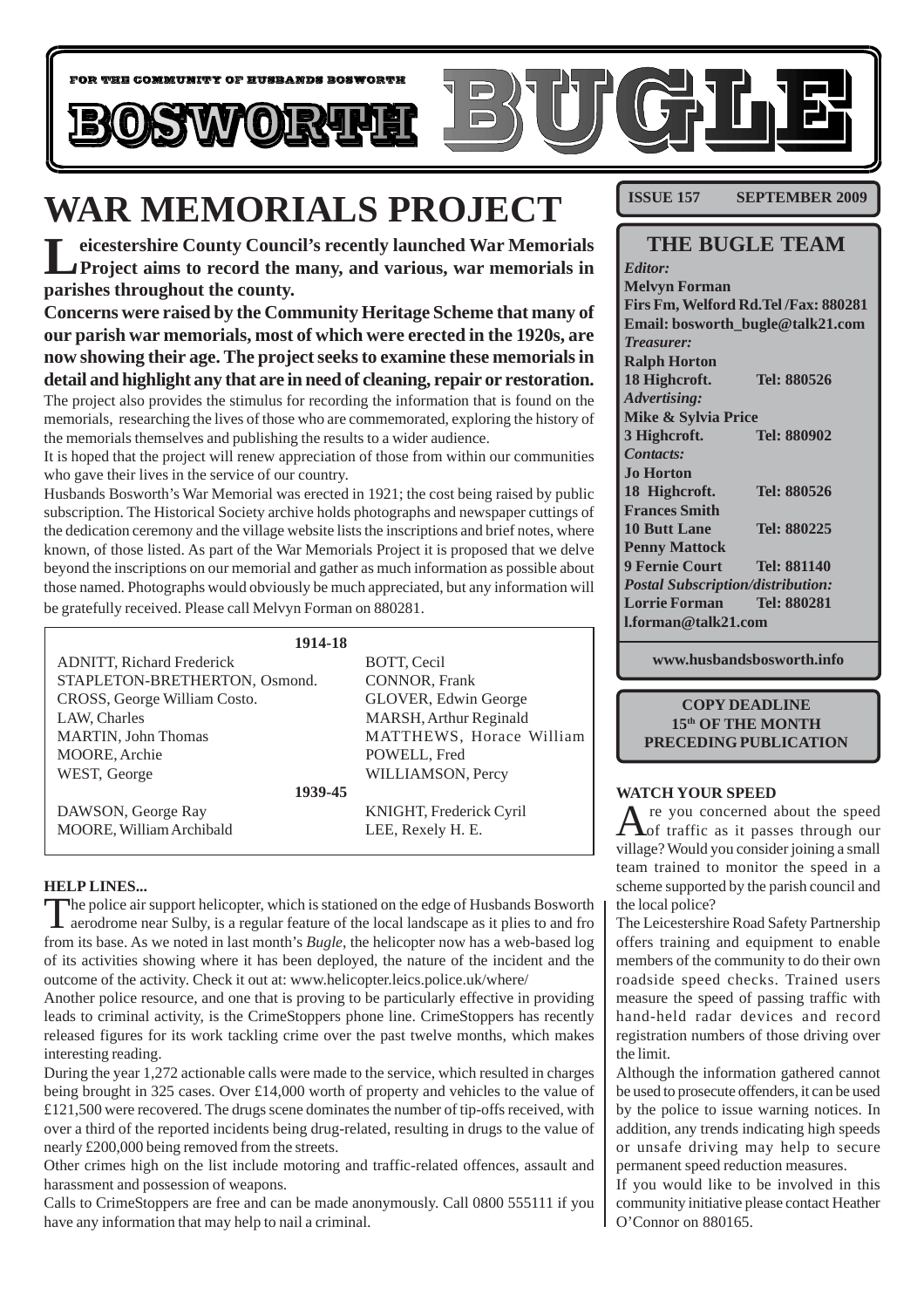#### *From Lorene Richards, Queensland, Australia*

### **POSTBAG**

I am currently researching my Lucas family tree. Using the censuses for 1841, 1851 and 1861, I know that Thomas Lucas lived in Husbands Bosworth. He had numerous children, of which Matilda and Mary Ann were single ladies still living in Husbands Bosworth. I am particularly interested in a record of Thomas's birth, around 1774-1777.

*Editor's Note: If anyone has any information that may help Lorene in her quest please contact the* Bugle *and we'll forward your details.*

#### *From Bethany Taylor, Bell Lane.*

During July, nearly fifty 4 -11 year olds joined Rev. Alison Hampton and her team of volunteers in the Showstoppers Holiday Club - a week of music, bible stories, sports and crafts based on the themes of theatre and discovering God's Plan. The club took place at North Kilworth Primary School. Throughout the week, the children were able to take part in activities such as making puppets, musical instruments and badges. Luckily the weather was generally good to us, meaning the children could enjoy several great outdoor games as well. Each day we also discovered a different bible story, and a new part of God's plan for us.

The children thoroughly enjoyed themselves and really worked hard during the week. We celebrated their efforts with a short service and picnic in the rectory paddock at Husbands Bosworth on the following Sunday afternoon.

I'd like to say a big thank you to everyone who came along, and to all the wonderful organisers who gave up their time! We hope we will see you all again next year!

*From Graham Wright, West Sussex*

I am trying to trace descendants of a relative of mine, Alfred Chester, who died in Husbands Bosworth in 1956. I understand that Alfred farmed in Husbands Bosworth before retiring and would welcome any information. Email: graham.wright@btinternet.com Tel. 01444 250773

**IF YOU HAVE INFORMATION ON ANY CRIMINAL ACTIVITY CALL MARKET HARBOROUGH POLICE on 0116 222 2222.**

**Countryside Watch Co-ordinator** *Henry Whatley Ext. 3875* **Neighbourhood Watch Co-ordinator** *Marion Lewis 0116 2483871* **NW Community Scheme No. 2123 Local Beat Team** *PC 1959 David Venables PC 500 Andy Smalley PCSO 6126 Tim Harwood PCSO 6636 Ray Wells* **Voicemail Service 0116 2485675 Rural & Countryside Liaison Officer** *PC 1010 Chris Hill* **CRIMESTOPPERS** *FREEPHONE 0800 555111*

#### **SUSPICIOUS VEHICLE ALERTS**

Market Harborough and Northamptonshire police have received a number of reports of the occupants of a white Transit van, reg. number T692 SDA, asking farm staff for scrap metal and acting suspiciously. The occupants of the vehicle are all reported to be white males in their mid twenties.

Remain vigilant and report any suspicious activity around your land on 0116 222 2222. *LATE NEWS:*

Also look out for white Transit van P531 HJW. . . . . . . . . . . . . . .

П

П

## **WATCH WORD**

*THE NEIGHBOURHOOD WATCH SCHEME WITHIN HUSBANDS BOSWORTH*

### **LOCAL CRIME FILE**

!Stableyard in Mowsley broken into and a significant quantity of tack and riding kit stolen. !Two petrol strimmers were stolen from the backs of flat bed lorries near Lutterworth

!Tractor batteries were stolen from a farm in Shawell in an overnight raid

 $\blacksquare$  A spate of number plate thefts have been noted locally over recent weeks. These may

have been stolen to be used in crime

!Vehicle taken from secured premises on Station Road, North Kilworth

!Sat-nav device stolen from a car parked at Kilworth House Hotel

■A number of attempted thefts of livestock and associated damage to roadside field gates have been reported locally in recent weeks

!Householders displaying a 'For Sale' sign outside their homes have been targeted by thieves. The offenders ask if they can view the house, as they are in the area. Once inside they then split up and steal cash and jewellery before leaving.

Harborough Police would offer the following advice:

•Only accept viewings arranged by your estate agent.

•Be suspicious - if you feel uneasy about someone calling at your home, don't let them in and phone the police on 0116 222 2222.

### **ARMED ROBBERY**

**Robinson's Jewellers was robbed at gunpoint on Tuesday, August 4th and a large amount of valuables were taken. If you were in the area of Church Street or Bank Street, Lutterworth at around 2.30pm you could have information useful to the police.**

**The robbers made their escape in a grey Saab saloon, possibly driven by a female accomplice, which exited Bank Street and collided with another vehicle at the junction of Stoney Hollow and High Street before leaving Lutterworth in the direction of Rugby.**

**Call 0116 222 2222 and tell the police everything that you can remember. Alternatively you can call the CRIMESTOPPERS number - 0800 555 111 and leave your information.**

DIANE E. HALL Beauty Therapist CIBTAC ITEC CIDESCO qualified Full range of luxury treatments in tranquil surroundings Facials, body treatments, manicure, pedicure, waxing, tanning *Stockist of Susan Molyneux products* Brochures and Gift Vouchers available Tel: 01858 880567 or 07732 571714

. . . . . . . . . . . .

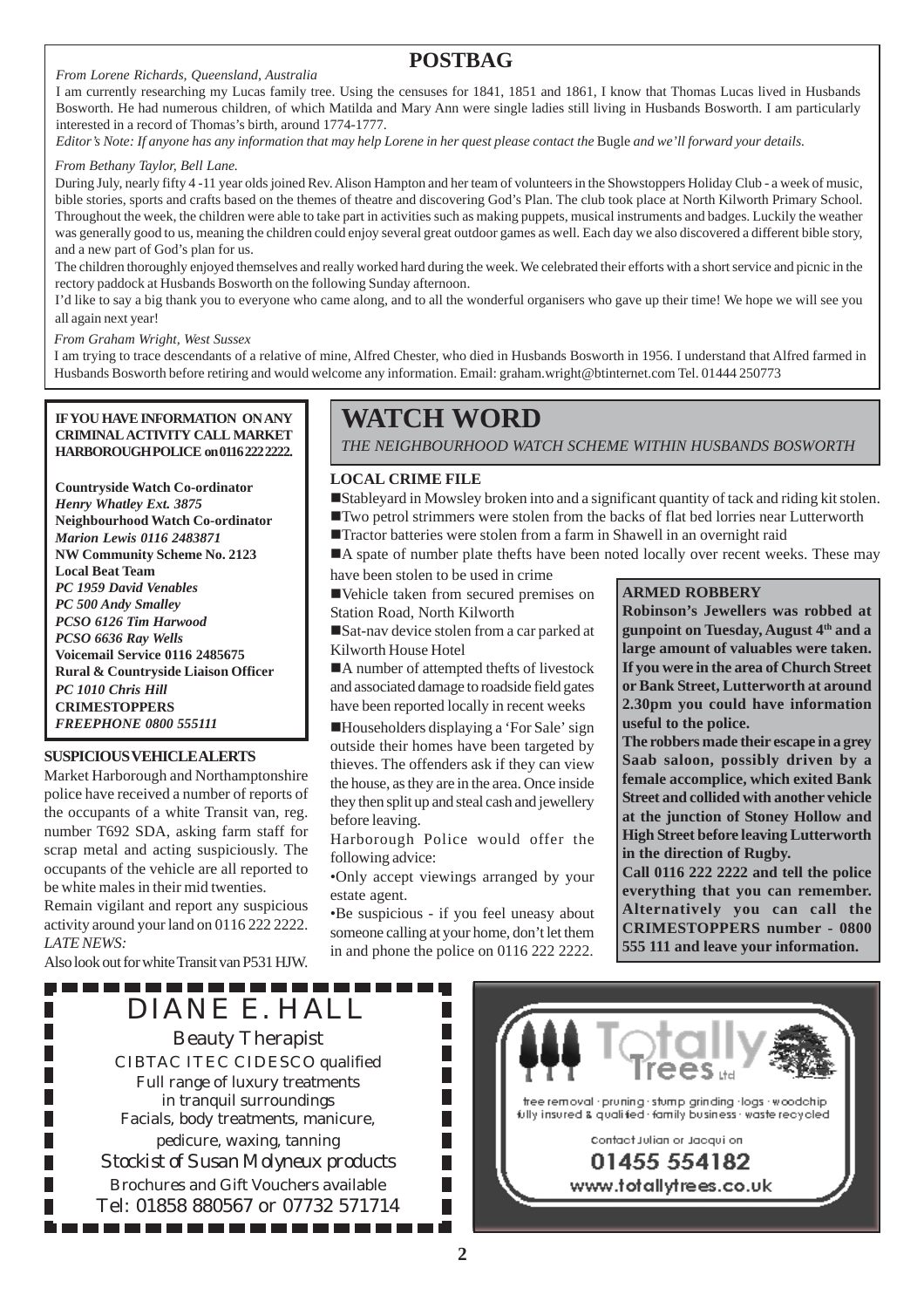# **BOSWORTH IN FOCUS**

*A ROUND-UP OF LOCAL NEWS*

### **LOROS WALK**

Penny Mattock and Lorrie Forman are walking the Coast to Coast Walk, 192 miles across the backbone of England, from St. Bee's Head in Cumbria to Robin Hood's Bay in North Yorkshire in aid of Loros. The walk takes place from September  $16<sup>th</sup>$  to  $30<sup>th</sup>$ . So far Lorrie and Penny have each raised over £2,000. Any further donations will be gratefully received.

### **ANTIQUES ROAD SHOW**

Kilworth House will be hosting an Antique Valuations afternoon in aid of Loros on Friday, September 18th from 3.00pm -5.30pm. Charles Hanson, from the BBC Bargain Hunt, will be giving valuations on any antique items brought in. Tickets cost £15 and are available by calling 0116 2318431.

available on the village's Welford Road allotment site. If you would like to apply for the tenancy of this plot please contact the Parish Clerk on 880910 for more details. Priority will be given to residents of Husbands Bosworth parish.

### **FUEL SURGE**

Don't forget that petrol tax goes up 2p a litre on September  $1<sup>st</sup>$  - something that Mr. Brown introduced quietly into the last Budget and hopes we won't notice! So fill up before the end of the month.

### **WORKERS EDUCATIONAL**

Husbands Bosworth Branch of the WEA will be hosting a course on the history and development of forensic science. The course runs for 10 weeks at Belgrave Memorial Hall, North Kilworth starting on Wednesday, September 16<sup>th</sup>. The course, led by Alan Chantler, is likely to be of particular interest to those who enjoy reading and writing detective fiction as well as viewers of popular television series'. Some explicit images may be used. The fee is £43.50 **ALLOTTED SPACE!** (Concessions: A £39.15; B Free)<br>A single allotment plot has recently become<br>A single allotment plot has recently become

### **NEW HEAD TEACHER**

Mr. Matthew Bown will be taking up the post of Head teacher at Husbands Bosworth Primary School at the beginning of the academic year in September.

### **ART ON SHOW**

Ann Saxton will be opening up her art studio and gallery at 25 Bell Lane as part of the Harborough Open Studios Event during September.

The studio will be open on September  $5<sup>th</sup>$ and  $6<sup>th</sup>$ ,  $11<sup>th</sup>$ ,  $12<sup>th</sup>$  and  $18<sup>th</sup>$  from 2.00pm to 5.30pm and on September 19<sup>th</sup> and 20<sup>th</sup> from 10.30am to 5.30pm.

Ann will be displaying a wide range of her recent work, including paintings, prints and garden art. Joining Ann this year will be fellow artist, Karen Raven, who will be exhibiting work in textiles, ceramics and sculpture as well as mixed-media art, painting and drawing.

Contact Ann on 880971 or Karen on 880824 for more information.

### **\*\*\*\*\*\*\*\*\*\*\*\*\*\***

*The Harborough Open Studios Event, sponsored by Quinn's Bookshop & Gallery of Market Harborough, follows a trail around the district inviting the public to meet artists in their studio environment and discuss with them their art at first hand. This year over 20 artists are opening up their studios to scrutiny. For a trail map or more information please call in at Quinns, Joules Yard (off Church Street) or phone 432313.*

# **LOCAL NEWS IN BRIEF**

!**Harborough** District Council is undertaking a survey of gravestones and memorials in the town's Northampton Road Cemetery. All headstones will be tested to health and safety guidelines and any found to be unsafe will be laid down or secured with temporary props and their unsafe status marked with hazard tape. The cost of remedial work will be the responsibility of the grave owner and reimbursement will be claimed where ownership can be traced.

!Proposals to build a windfarm at **Yelvertoft** have recently been presented before Daventry District planners. The plans include the erection of eight 125m high turbines, a control mast, equipment building, service pads, access tracks and a new access to the public highway.

!The promoters of the Low Spinney windfarm project near **Ashby Magna** are taking their fight to appeal following Harborough planners failure to determine the application in the requisite time.

!Kilworth House Hotel, **North Kilworth** has been short-listed in the Small Hotels class in the East Midlands Development Agency Awards. **Foxton Locks** are finalists in the Access for All category.

### NORTH KILWORTH WHARF BOAT SERVICES

Station Road, North Kilworth Lutterworth LE17 6JB *Stockists of Calorgas, household fuels & red diesel Local delivery Dayboat hire* Call John & Jane Pugh

Tel: 01858 881723 Mobile: 07967 087290

# **NATIONAL PANDEMIC FLU SERVICE**

www.direct.gov.uk/pandemicflu **INFORMATION 0800 1 513 513 TREATMENT** 0800 1 513 100

## KILTECH DECORATORS Husbands Bosworth

Domestic & Commercial Decorators & Commercial Decorators

### Tel: 07977 889156 01858 881001

Free Quotations Decorating since 1966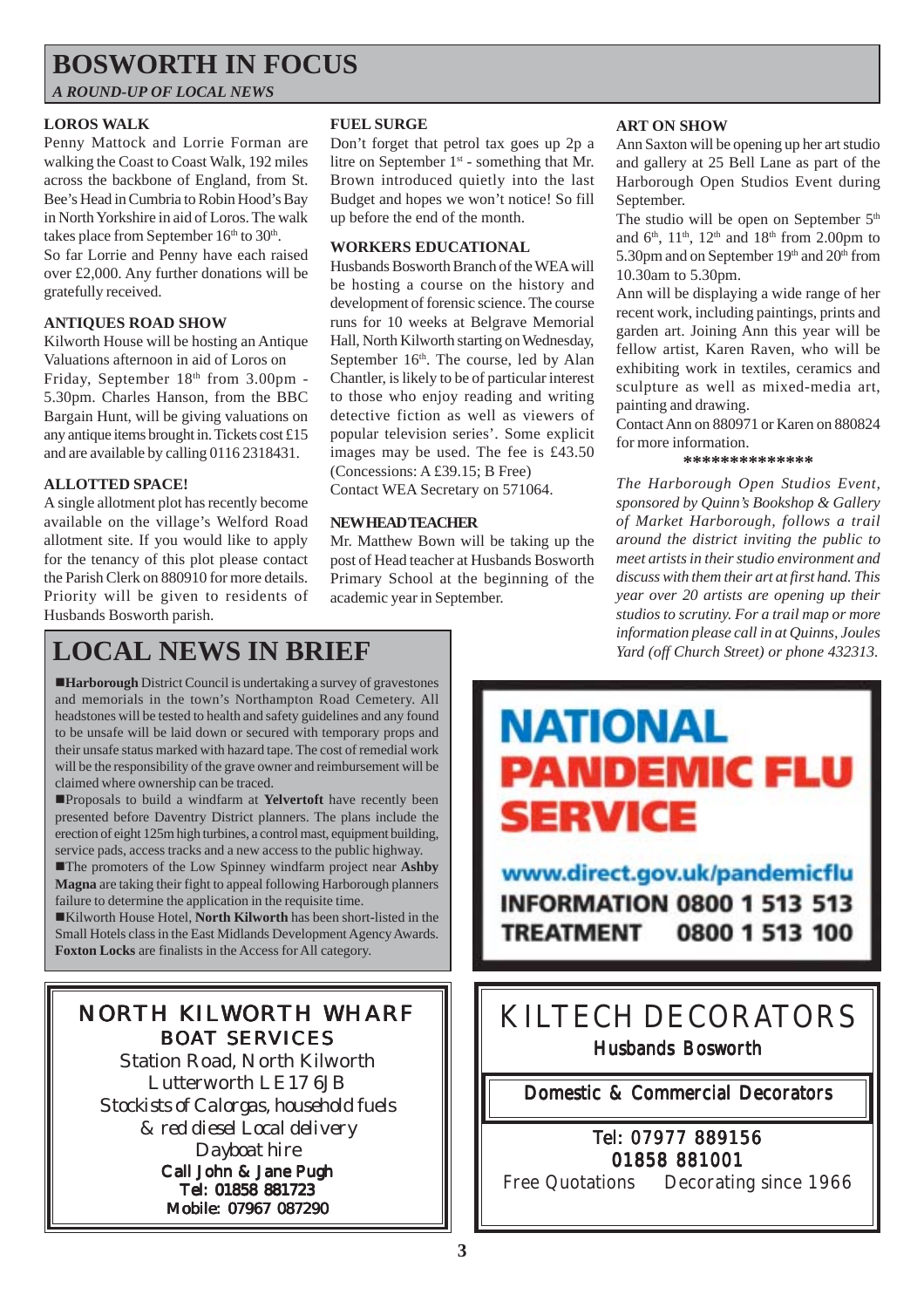### **BYGONE BOSWORTH**

*The Historical Society's Periodical Journal*

We've recently heard from former villager, Lorraine Culver, who has found a number of old photographs of Bosworth whilst rummaging around in her loft. The pictures were given to her by Miss Marsh who lived opposite the rest home in the village. Lorraine's mother worked at the rest home in the 1970s and the family lived in Hillcrest Lane.

Lorraine adds that she remembers John Knight, who lived in Bosworth at that time. John is remembered as a much respected teacher at Lutterworth Grammar School, which she attended until leaving to commence nurse training at the Leicester Royal Infirmary. She still has a treasured copy of *Cold Comfort Farm* that John gave her as a gift.

Her parents lived latterly in School Lane and her father worked at the Bell Inn when it was run by Ted and Pauline (Butler?). Lorraine worked at North Kilworth wharf as a receptionist for the narrowboat business, and remembers her boss, Derek Hucker, who would sometimes give her a lift home in his brown Porsche!

### **RECYCLE, RE-USE...**

Foxton Inclined Plane Trust wants your clean tin foil and aluminium cans for recycling. These can be placed in the appropriate bins outside the Canal Museum, which is situated at the side of the Middle Lock on the Foxton Locks flight. (Follow brown tourist signs for Foxton Locks)

Used stamps are also collected; these should either be dropped in to the museum, through the letter box if the museum is closed, or posted to: Foxton Canal Museum, Middle Lock, Gumley Road, Foxton, LE16 7RA.





### **AN APPLE A DAY!**

Apples help to eliminate toxins and shed excess weight. They are rich in vitamin E and biotin a co-enzyme assisting with carbohydrate, protein and fat metabolism and the release of energy from cells.

Rich in folic acid, vitamin A, C and antioxidants they are good for disease prevention and for the skin. Apples also contain minerals, including sulphur, potassium, iron, iodine, silicon, magnesium and calcium, and traces of other vitamins and amino acids. The digestion of apples stimulates juices containing malic and tartaric acid, which help prevent liver and digestive problems.

Apples are a good source of pectin fibre which should help to keep cholesterol down, it also binds to bile acids remaining in the bowel which may contribute to gallstones or cancer. *Nichole Franklin, Reiki Practitioner*

П

F Г

### **TRADE DIRECTORY 2009**

**G D Armitage Clock & Belfry Work** New installation, maintenance & repair Contact: Geoff Armitage 880066 **Janet Armitage B & B** Bed & Breakfast Contact: Janet Armitage 880066 **Begley Plumbing & Heating** Plumbing & heating engineer. Contact: Frank Begley 880541 **Gordon Begley** Building & roofing contractor. Contact: Gordon Begley 880028 **Peter Begley** Building contractors, flat roofing Contact: Peter Begley 880517 **Croft Farm Bed & Breakfast** AA 4\*\*\*\* accommodation Contact: Jane Smith 880679 **Anna Dilks RIBA Chartered Architect** Architectural services, new build & refurbishment Contact: Anna Dilks 880880 **Honeypot Bed & Breakfast** Contact: Carolyn Goff 880836 **Joseph Morris Butchers** High class family butchers Contact: David Morris 575210 **Languard Ltd.** Weed control, fumigation and thermal insulation. Contact: Will Kay 880898 **Lodge Farm Luxury Toilet Hire** A luxury loo for your posh do! Contact: Heidi Timms 881386 **Mike Price Heating Engineer** Oil-fired boiler servicing & repair Contact: Mike Price 880902 **Paul Bolton School of Motoring** Expert driving instruction Contact: Paul Bolton 880115 **Petfriends** Pet and homecare whilst you are away Contact: Natasha Blunt 880183 **Totally Trees Ltd.** Tree surgery and stump grinding Contact: Jacqui Mitchell 01455 554182 **Wharf House Kennels** Kennel and cattery services Contact: Kim McGuigan 880905 **Woodpecker Tree Surgery** All aspects of tree surgery undertaken Contact: Chris Wright 880183

### **WOODPECKER TREE SURGERY**

-------

All aspects of tree-work undertaken from dismantling large roadside trees to pruning and reshaping small garden trees. We also offer a stump grinding service. Professionally qualified and insured. **For free quotation and advice call Chris on: 01858 880818 www.woodpeckertrees.com**

# Town & County Transfers

Private hire taxi and courier service Local and long distance taxi service Days out, nights out - up to 6 passengers

Ring Sam Moreton 01858 880545 or 07546 218637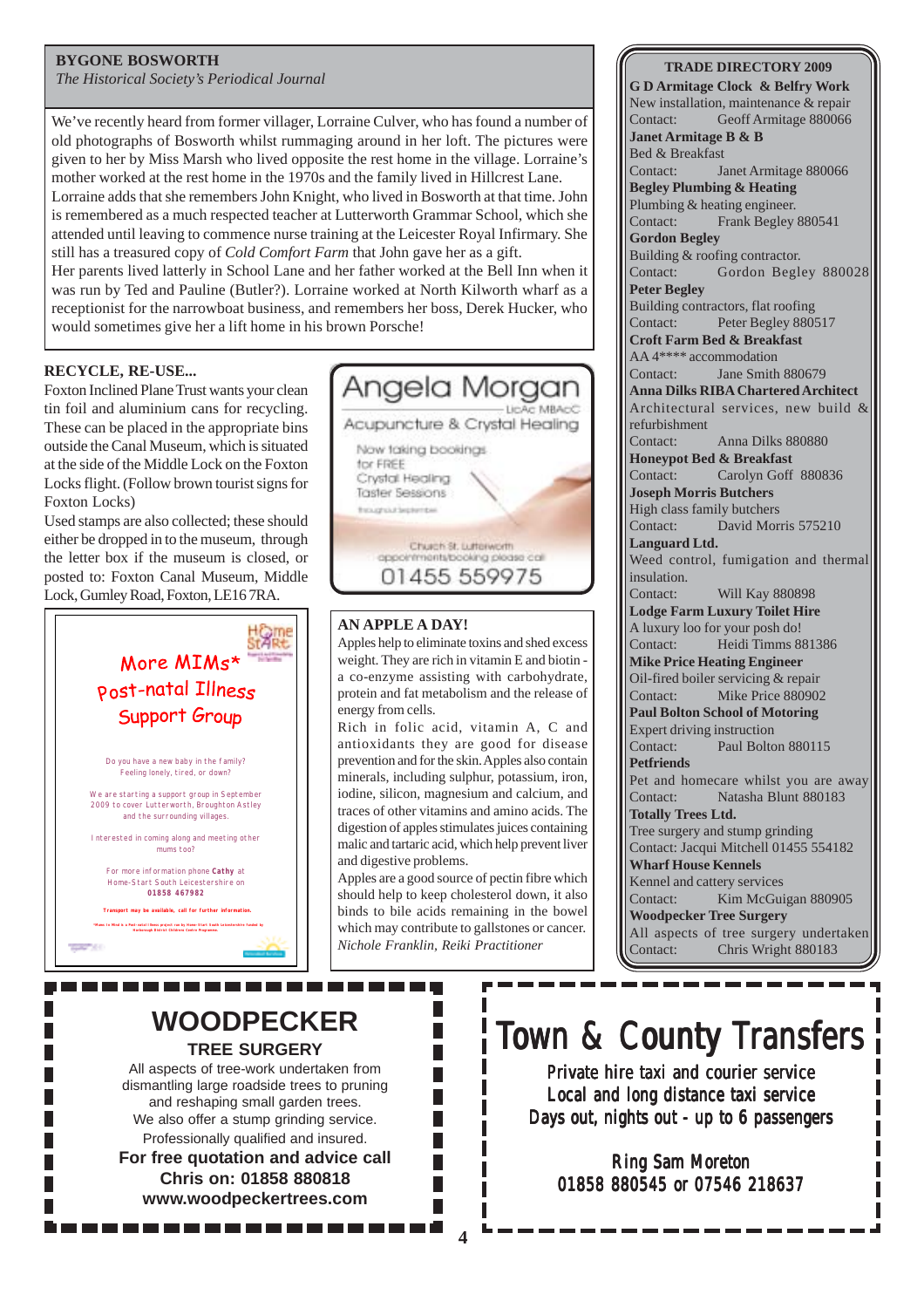**All Saints Parochial Church Council** Contact: Peter Jones 880741 **Art Workshop** Contact: Ann Saxton 880971 **Badminton Club** Contact: Lorrie Forman 880281 **Bosworth Belles** Contact: Debbie Oliver 465434 **Conservative Association** Contact: Robert Maxwell 880361 **Craft Group** Contact: Tricia Day 880748 **Handbell Ringers** Contact: David Staples 880668 **Historical Society** Contact: Isobel Pepperill 880081 **1st Kilworth Scouts/Beaver unit** Contact: Andrew Lambert 880922 **Playing Field Committee** Contact: Jennifer Rogers 880401 **Royal British Legion** Contact: Robert Maxwell 880361 **Short Mat Bowls** Contact: Frank Thorp 880003 **Tennis Club** Contact: Jennifer Rogers 880401 **Tower Bell Ringers** Contact: Geoff Armitage 880066

### **CRAFT GROUP**

The Craft Group meets on the second Wednesday of each month in the Committee Room of the Village Hall, at 7.30pm. If you have a craft or art project that is reasonably portable why not join this friendly and informal group and relax with like-minded crafty folk? There is no membership fee just turn up on the night and pay £2 per session to cover hall fees.

### **LUNCHEON CLUB**

The next meeting of the Luncheon Club will be on Wednesday, September 30<sup>th</sup> at Kilworth Springs Golf Club.

Diners are asked to meet in the bar as usual at 12.30pm. The cost of the two-course meal, to include coffee and mints, is £6.50 per person.

Please call Janice on 880668 to book your place or to arrange transport.

# **ACTIVITY GROUPS 2009 ACTIVITY GROUPS**

### **BADMINTON CLUB**

The new playing season of Husbands Bosworth Badminton Club will start on Monday, September 21<sup>st</sup> and Thursday 24<sup>th</sup> at the new time of 8.30pm. Play will now be from 8.30pm to 10.30pm on Mondays and Thursdays. Annual subscription fees are £20 per person (September to April), plus £1 shuttle fee per session. Visitors are welcomed - £2 per session (up to 5 sessions - full membership required thereafter) Play is friendly and social and new playing members are assured a warm welcome. For any further information please call Ralph on 880526 or Lorrie on 880281.

### **CONSERVATIVE ASSOCIATION**

Husbands Bosworth Conservative Association is holding an Antiques Evening, hosted by TV antiques expert, David Barby at Misterton Hall on Friday, October 16th at 7.30pm.

Tickets, including supper, cost £12 and are available from:

Suzy Moffatt, Toad Hall, Honeypot Lane, Husbands Bosworth LE17 6LY Tel: 881051.

### **VILLAGE HALL UPDATE**

You will have seen workmen at the Turville Memorial Hall over the summer repairing the guttering, installing cavity wall insulation and a new path and drainage to alleviate flooding in the carpark. To help maintain the carpark it would be helpful if drivers would use a clockwise one-way system around the building. Internally the corridor has been redecorated and new lights fitted to brighten it up. The committee room is being redecorated and has had a new floor.

A big thank you to those committee members who have given their time to gather quotes and organise workmen. Particular thanks to Smith-Canham Ltd. for the donation of gravel for the carpark upgrade, Lee Wood for arranging a free survey by The Landmark Trust and Marcia Blagg and Penny Mattock for their interior decorating skills!

> Ė É I. É Ì. Ľ  $\overline{\phantom{a}}$ Î. Ξ É  $\blacksquare$ j. j. i. i.

### **TENNIS COURT CLOSURE** *MEMBERS PLEASE NOTE*

The first court will be closed for resurfacing and the installation of floodlighting for six weeks from Monday, August 23rd. The second court will be available for play as usual.

Spraying of weeds at edges of court will also be taking place during this time.

**Advance notice:** There will be a fund raising Coffee Morning at the Pavilion on Saturday, October 17<sup>th</sup> from 10.00am to 12.30pm.

### **CONKER CHAMPIONSHIPS**

Entry forms for the Conker Championships are now available from Sue 881251, Karen 880824 or Penny 881140.

Please remember that there are categories for all ages, individuals or teams of four. Entry fees are £10 per team, £2.50 for individuals and 50p for children.

### **BOSWORTH BELLES**

The next meeting of the Bosworth Belles will be on Wednesday, September 30<sup>th</sup> when the group will be learning about jewellery making. Call Claire on 880655 for more information.



& FITTED FROM ONLY £3333 To include up to 8 units, worktops, sink and taps, oven, hob and hood MINIMUM OF 10 YEARS GUARANTEE ON ALL UNITS TEL: 07707258817 or 01604 750225 (ANS)

# A luxury loo for your posh do!

**For a professional, reliable service with no mess or fuss please call**

**01858 881386 or 07720 834652**

**www.lodgefarmluxurytoilethire.co.uk**

# COMPLETE CAR CARE

Accident repair specialist Bodywork, dent, scratch and stone-chip repair Servicing, alloy refurbishment, welding MoT repair Valeting, full body polish Parking sensors, handling kits, etc. fitted Call Ben on 07710 024070 Based at Unit 2, Pebble Hall Farm between Husbands Bosworth and Theddingworth

..............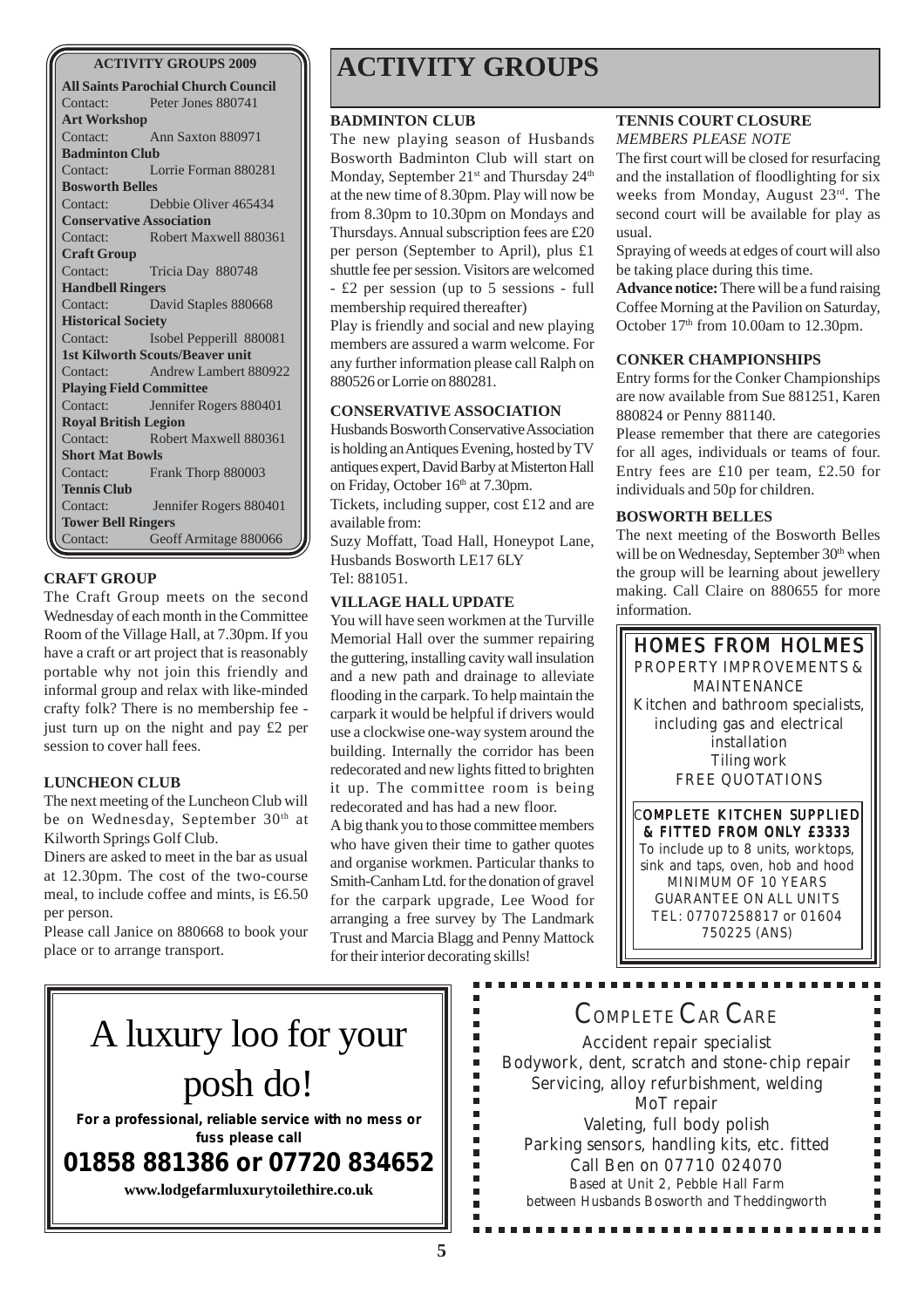# **PARISH COUNCIL NEWS** LOCAL OFFICERS

### **Report of the Parish Council Meeting held on Tuesday, August 4th 2009**

Five Council members and four members of the public were present.

Apologies were received from Mrs. O'Connor and District Councillor Brian Smith *(who arrived later)*

### **VISITORS' QUESTIONS**

•Considerable concern was voiced by villagers about planning permission granted for Begley's Yard development in Church Lane. Residents were concerned at the way planners had conducted the consultation and were worried that their views hadn't been sufficiently addressed. Council reinforced their views and agreed to seek further clarification of the situation and make representations to HDC. Concerns were raised that the litter bin on the Old Green was not being emptied regularly. Clerk agreed to look into the matter.

**MATTERS ARISING** from the Minutes of the previous meeting

•High Street Garage site - Council agreed that the vandalism and untidy state of the ground at the rear of the workshop building was caused by the insecure state of the adjacent building plot. Clerk was asked to contact the owner regarding the matter.

•Highways had agreed to install horse warning signs and suggested they be erected on Theddingworth Road, Kilworth Road and at the Sibbertoft Road junction. Clerk pointed out that no horse activity was likely on Kilworth Road and suggested that Welford Road be substituted.

•Overhanging vegetation in Bell Lane - owners to be notified again.

### **CEMETERY**

*[Members of the Council met at the cemetery for a site visit prior to the meeting]*

•Council members agreed that the work carried out to repair the fallen gate pier was unsatisfactory and it was agreed to refer the matter to the Council's insurers. Clerk to discuss the matter with the mowing contractor.

•Members noted that the re-pointing work to the rear of the roadside wall had been carried out satisfactorily.

•It was agreed to arrange for a test bore hole to be made in the cemetery extension to ascertain the level of the water table.

### **PLAYING FIELD**

• Council noted that no progress was apparent in the lighting project for the tennis courts.

•Access to the outside toilet was discussed. Mr. Fletcher agreed to bring the matter to the attention of the Playing Field Committee.

### **ALLOTMENTS**

•It was noted that one plot has become vacant. It was agreed to seek interest through the *Bugle*. **NEIGHBOURHOOD WATCH**

•Neighbourhood Watch signs had been installed at all the main approaches to the village.

### **CORRESPONDENCE**

•Council discussed progress regarding a proposal to use the Methodist Chapel vestry as a Parish Office. Grant opportunities for conversion work would be sought.

### **PLANNING**

•Members discussed the planning application for the garden development at 7 Welford Road. Objections were made regarding the style of housing proposed and the scale of the development at the rear of the site.

### **ANY OTHER BUSINESS**

•Council agreed to seek to impose Tree Preservation Order status on a number of important village trees highlighted by a recent HDC report.

•It was agreed to seek further information regarding setting up a Speed Watch campaign.

Council agreed to review the Standing Orders and Financial Regulations at the next meeting **NEXT MEETING**

*The next meeting of the Parish Council will be on Tuesday, September 1st at 7.30pm in the Committee Room of the Village Hall.*

*Council members will meet informally at the Play Area at 7.00pm prior to this meeting. Anyone wishing to raise any comments on Play Area matters is invited to meet Councillors at the Play Area.*



#### **Husbands Bosworth Parish Council: Councillors**

William Fletcher 880910(Chair) Melvyn Forman 880281 Geoffrey Armitage 880066 Patricia Day 880748 Heather O'Connor 880165 Susan Fisher 880026

#### **Parish Clerk**

Jackie Fletcher, 13 School Lane, H.B. LE17 6JU Tel: 880910

### **District Councillor**

Brian Smith 10 Butt Lane, H.B. LE17 6LN Tel: 880021 Email: b.smith@harborough.gov.uk

*VILLAGE HALL BOOKINGS Sue Dhillon 881251 CHURCH HALL BOOKINGS Janice Staples 880668 SPORTS PAVILION ENQUIRIES Audrey Marlow 880316*

## **RAVEN FRAMING**

*Do you have a painting, certificate, drawing or similar that you would like mounting and framing? Choice of frame mouldings and mountboards available, or 'specials' can be ordered. Call Nick Raven on 880824 for a quote.*

# **BOSWORTH GARAGE**

**Vehicle servicing and MoTs Collection & delivery available Personal attention Call Chris or Trevor 01858 880580 or 07811 625027**

 $\bullet$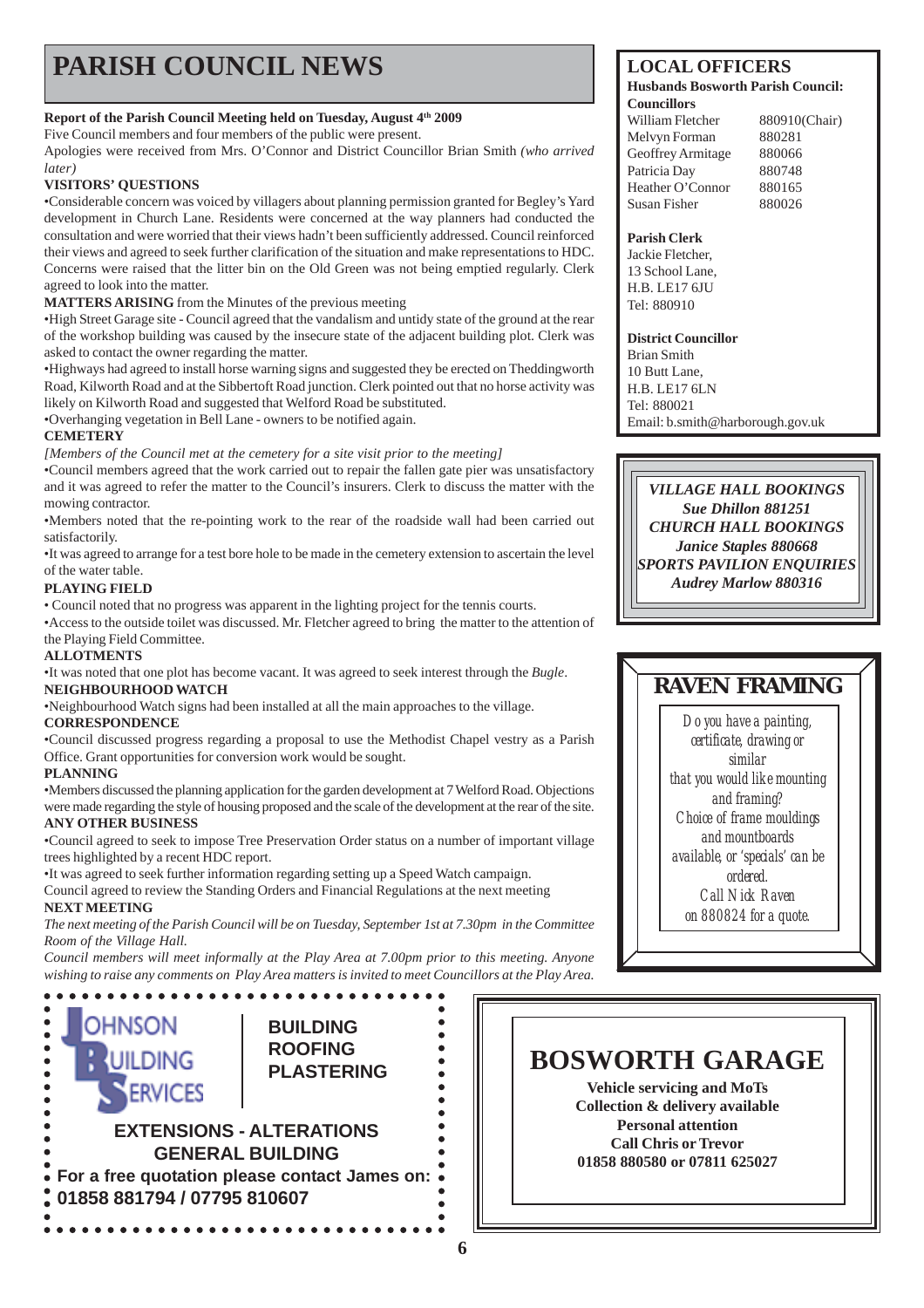# **CHURCH NEWS**

### *All Saints Parish Church, Methodist Chapel & St. Mary's Roman Catholic Church*

### **WHIST DRIVE**

Whist Drives are held on the first Monday of each month at Kilworth Springs Golf Club and on the last Friday of each month at Husbands Bosworth Village Hall in aid of All Saints Church.

### **COFFEE MORNING**

Jill Ribton will be holding a Coffee Morning in the Church Hall, Honeypot Lane, on Saturday, October  $10<sup>th</sup>$  from 10.00am to 12.00noon in aid of Breakthrough Breast Cancer. There will be home-made cakes and gifts for sale, books, a raffle and tombola.

### **Parish Notices**

**Margaret Farrington** *of Highfield Lodge (formerly of The Bell Inn)* Died August 6th 2009 Aged 69

**Margaret Fletcher** *of Church Street* Died August 10th 2009 Aged 81 *R.I.P.*



All your online and print needs. Providing websites, leaflets, brochures annual reports, logos and more. Local rates from a local company

> Located in South Kiworth. Visit www.enninidesign.com Or call Emily on 07540650136

### **HARVEST FESTIVAL**

Calling all gardeners, farmers, nature-lovers, cooks and foodies!Please come along to a celebration of God's provision to us at harvest at our Harvest Thanksgiving Service in All Saints Church on Sunday September 27<sup>th</sup>, at 10.30am.

The service will start with a procession of harvest gifts .

### **HANDBELLS**

Husbands Bosworth Handbell ringers will be starting their new season during September. Practice nights are normally on Tuesdays, from 7.30pm at Orchard Cottage Honeypot Lane.

If you have always harboured a desire to dingle bells in a melodious manner, with a small, friendly, group please call 880668 and have a chat with the Handbell Captain, David Staples.

### **ALL SAINTS FLOWER ROTA Altar:**

*Aug 30, Sept 6 - Pat Heighton, Sept 13, 20 - Jean Hutchings Sept 27, Oct 4 - Lorrie Forman* **Children's Corner:** *Aug 30, Sept 6 - Heather O'Connor Sept 13, 20 - Katharine Wright Sept 27, Oct 4 - Wendy Cochrane*

**Call Heather O'Connor on 880165 if you would like to join the Rota.**

### **METHODIST CHURCH Coffee Morning**

Wednesday, September 16<sup>th</sup> 10.00am-12.00noon. at the home of Lloyd Jones, 12 Butt Lane. Visitors always welcome.

### "CHURCH SERVICES "

# **All Saints Parish Church**

### **SEPTEMBER**

**6 Join with Methodists 13 8.30am Holy Communion 20 10.30am Benefice Service at Arnesby 27 10.30am HARVEST FESTIVAL** *Short Communion every Wed. at 9.15am*

**Churchwardens:**

**Peter Jones 880741 Brian Smith 880021**

### **Vicar:**

**Rev. Alison Hampton 880351**

### **Methodist Church**

- **6 Joined by All Saints Rev. Brian Kennard**
- **13 Rev. Peter Molcher**
- **20 Rev. Frances Ballantyne (Communion)**
- **27 Mr Roger Stephenson**

**Services every Sunday 6.30pm. All Welcome**

**Contacts: Rev. Brian Kennard 462889 Senior Church Steward: Mr. A Lloyd Jones 880343**

### **St Mary's Roman Catholic Church**

**Services every Sunday 8.30am.**

**Contact: Robert Constable-Maxwell 880361 Father Owen O'Neil 462359**

# **RECLAIM YARD**

Building Materials, Doors, Beams, Fireplaces, Flooring, Garden Ornaments, Bricks etc at **Lodge Farm Antiques & Reclamation** Walton Lane, Husbands Bosworth Leics, LE17 6NN **Tel (01858) 881386 or 07720 834652 www.lodgefarmantiques.co.uk**

> *Open Saturday 9am - 5pm Closed all day Sunday Weekdays, please call for an appointment*

### . . . . . . . . . . . **PETFRIENDS**

### *Pet & Home Care*

PetFriends provides clients' dogs, cats and other pets the loving care that they need while you are away, right in your own home! Your pets will stay in their own secure, familiar environment and follow their customary routine and diet.

**A local veterinary nurse will look after your pets and home while you are away.**

Pets fed, watered and excercised. Medication administered, plants watered. Fully insured - references available

**For more information please contact Natasha Blunt VN 01858 880183 07739 467284**

. . . . . . . . . . .